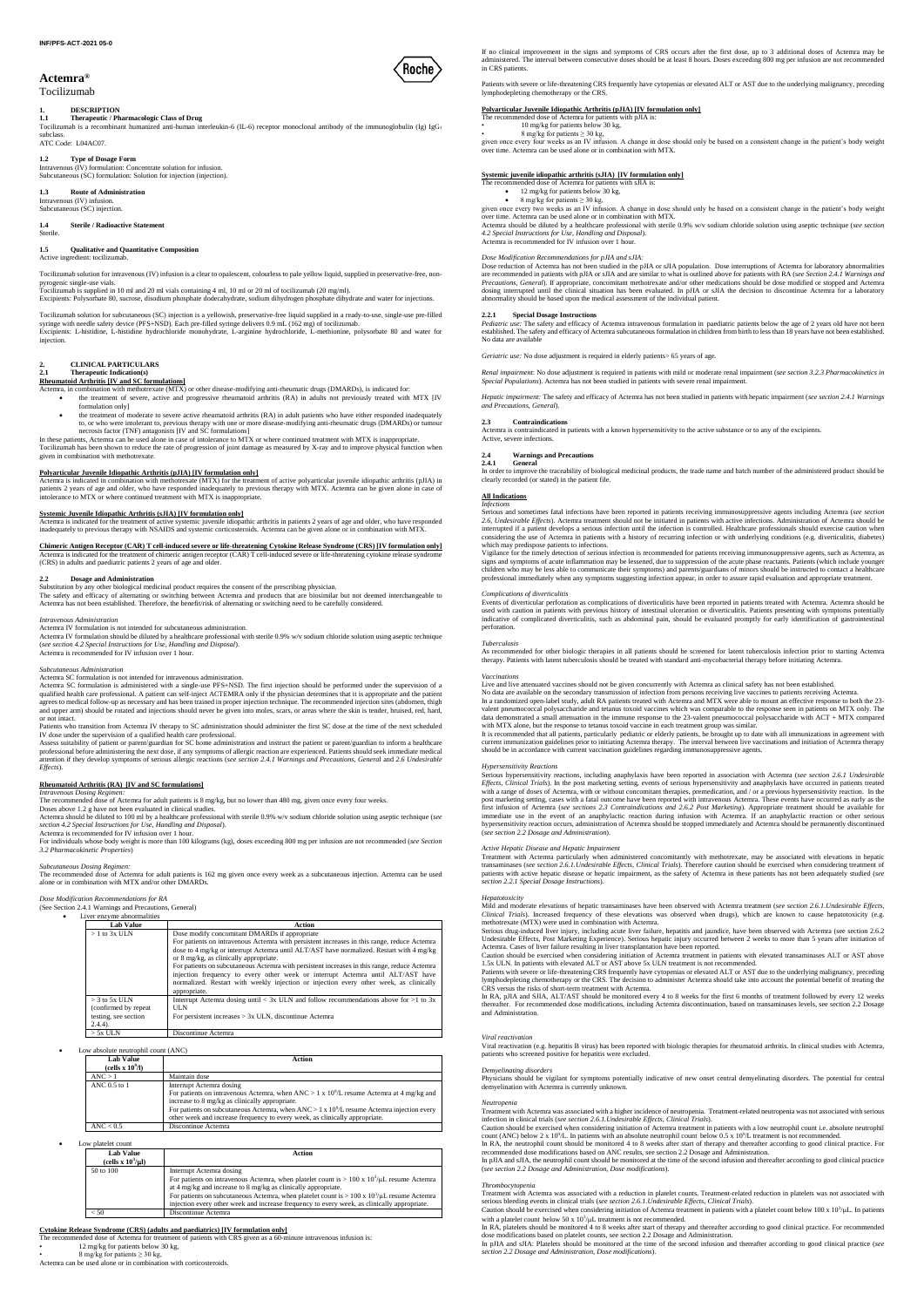### *Lipids parameters*

Elevations of lipid parameters such as total cholesterol, triglycerides and/or low density lipoprotein (LDL) cholesterol have been observed (*see section 2.6.1Undesirable Effects, Clinical Trials*).

In patients treated with Actemra, assessment of lipid parameters should be performed 4 to 8 weeks following initiation of Actemra therapy. Patients should be managed according to local clinical guidelines for management of hyperlipidaemia.

*Cardiovascular risk* RA patients have an increased risk for cardiovascular disorders and should have risk factors (e.g. hypertension, hyperlipidaemia) managed as part of usual standard of care.

## *Combination with TNF antagonists*

There is no experience with the use of Actemra with TNF antagonists or other biological treatments for RA. Actemra is not recommended for use with other biological agents.

## *Neurological disorders*

Physicians should be vigilant for symptoms potentially indicative of new-onset central demyelinating disorders. The potential for central demyelination with Actemra is currently unknown.

## *Malignancy*

The risk of malignancy is increased in patients with RA. Immunomodulatory medicinal products may increase the risk of malignancy.

## *Infusion reactions*

Infusion reactions have been observed during and within 24 hours of treatment with Actemra.

#### *Sodium*

This medicinal product contains 1.17 mmol (or 26.55 mg) sodium per maximum dose of 1200 mg. To be taken into consideration by patients on a controlled sodium diet. Doses below 1025 mg of this medicinal product contain less than 1 mmol sodium (23 mg), i.e. essentially 'sodium free'.

## **Systemic juvenile idiopathic arthritis [IV formulation only]**

*Macrophage activation syndrome (MAS)*  MAS is a serious life-threatening disorder that may develop in patients with sJIA. In clinical trials, Actemra has not been studied in patients during an episode of active MAS.

**2.4.2 Drug Abuse and Dependence** No studies on the effects on the potential for Actemra to cause dependence have been performed. However, there is no evidence from the available data that Actemra treatment results in dependence.

#### **2.4.3 Ability to Drive and Use Machines**

Adverse Drug Reactions (ADRs) from clinical trials (Table 1) are listed by MedDRA system organ class according to clinical importance to the patient. The corresponding frequency category for each ADR is based on the following convention: very common (≥1/10), common (≥1/100 to < 1/1000 to < 1/100).

No studies on the effects on the ability to drive and use machine have been performed. However, there is no evidence from the available data that Actemra treatment affects the ability to drive and use machines.

# **2.5 Use in Special Populations**

**2.5.1 Pregnancy**

There are no adequate data from the use of Actemra in pregnant women. A study in monkeys did not indicate any dysmorphogenic potential but has yielded higher number of spontaneous abortion /embryo-fetal death at a high dose (*see section 3.3.5 Other*). The relevance of these data for humans is unknown. Women of childbearing potential must use effective contraception during and up to 6 months after treatment. Actemra should not be used during pregnancy unless clearly indicated by medical need.

#### **2.5.2 Nursing Mothers**

It is unknown whether Actemra is excreted in human breast milk. Although endogenous immunoglobulins of the IgG isotope are secreted into human milk, a systemic absorption of Actemra via breast feeding is unlikely due to the rapid proteolytic degradation of such proteins in the digestive system. A decision on whether to continue/discontinue breast-feeding or to continue/discontinue therapy with Actemra should be made taking into account the benefit of breast-feeding to the child and the benefit of Actemra therapy to the woman.

**2.5.3 Pediatric Use** See section 2.2.1 Special Dosage Instructions.

## **2.5.4 Geriatric Use**

See section 2.2.1 Special Dosage Instructions, section 3.2.4 Pharmacokinetics in Special Populations.

## **2.5.5 Renal Impairment**

See section 2.2.1 Special Dosage Instructions, section 3.2.4 Pharmacokinetics in Special Populations.

## **2.5.6 Hepatic Impairment**

See section 2.2.1 Special Dosage Instructions, section 3.2.4 Pharmacokinetics in Special Populations.

#### **2.6 Undesirable Effects 2.6.1 Clinical Trials**

ng-term exposure population the overall rate of serious infections was 4.7 events per 100 pt years. Reported serious infections, some with fatal outcome, included pneumonia, cellulitis, herpes zoster, gastroenteritis, diverticulitis, sepsis, bacterial arthritis. Cases of opportunistic infections have also been reported.

The safety profile in this section comes from 4510 patients exposed to Actemra in clinical trials; the majority of these patients were participating in RA studies (n=4009), while the remaining experience comes from pJIA (n=240), sJIA (n=112), and GCA (n=149) studies. The safety profile of Actemra across these indications remains similar and undifferentiated.

## **Table 1 Summary of ADRs occurring in patients treated with Actemra**

The rate of anaphylaxis (occurring in a total of 6/3778 patients) was several-fold higher in the 4 mg/kg arm in comparison to the 8 mg/kg dose. Clinically significant hypersensitivity reactions associated with Actemra and requiring treatment discontinuation, were reported in a total of 13 out of 3778 patients (0.3%) treated with Actemra during the controlled and open label clinical trials. These reactions were generally observed during the second to fifth infusions of Actemra (*see section 2.4.1 General Warnings and Precautions*).

A total of 2876 patients have been tested for anti-Actemra antibodies in the 6-month controlled clinical trials. Forty six patients (1.6%) developed positive anti-Actemra antibodies of whom 5 had an associated medically significant hypersensitivity reaction leading to withdrawal. Thirty patients (1.1%) developed neutralizing antibodies.

| <b>System Organ Class</b>                               | <b>Very Common</b>                    | Common                                                       | <b>Uncommon</b>           |
|---------------------------------------------------------|---------------------------------------|--------------------------------------------------------------|---------------------------|
| <b>Infections and infestations</b>                      | Upper respiratory tract<br>infections | Cellulitis, Pneumonia, Oral herpes<br>simplex, Herpes zoster | <b>Diverticulitis</b>     |
| <b>Gastrointestinal disorders</b>                       |                                       | Abdominal pain, Mouth<br>ulceration, Gastritis               | Stomatitis, Gastric ulcer |
| Skin and subcutaneous tissue<br>disorders               |                                       | Rash, Pruritus, Urticaria                                    |                           |
| Nervous system disorders                                |                                       | Headache, Dizziness                                          |                           |
| <b>Investigations</b>                                   |                                       | Hepatic transaminases increased,<br>Weight increased         | Total bilirubin increased |
| Vascular disorders                                      |                                       | Hypertension                                                 |                           |
| <b>Blood and lymphatic system</b><br>disorders          |                                       | Leucopenia, Neutropenia                                      |                           |
| Metabolism and nutrition<br>disorders                   |                                       | Hypercholesterolaemia                                        | Hypertriglyceridemia      |
| General disorders and<br>administration site conditions | Injection site reaction               | Peripheral oedema,<br>Hypersensitivity reaction              |                           |
| Respiratory, thoracic and<br>mediastinal disorders      |                                       | Cough, Dyspnoea                                              |                           |
| <b>Eye disorders</b>                                    |                                       | Conjunctivitis                                               |                           |
| <b>Renal disorders</b>                                  |                                       |                                                              | Nephrolithiasis           |
| <b>Endocrine disorders</b>                              |                                       |                                                              | Hypothyroidism            |

**Description of selected adverse drug reactions from clinical trials:**

## **Rheumatoid Arthritis**

*Patients Treated with Intravenous Actemra:* The safety of Actemra has been studied in 5 Phase III, double-blind controlled trials and their extension periods.

The double-blind controlled population includes all patients from the double-blind phases of each core study from randomization until either the first change in the treatment regimen, or two years is reached. The control period in 4 of the studies was 6 months and in 1 study was up to 2 years. In the double-blind controlled studies 774 patients received Actemra 4 mg/kg in combination with MTX, 1870 patients received to 2 years. In the double-blind controlled studies 774 patients received Actemra 8 mg/kg in combination with MTX/other DMARDs and 288 patients received Actemra 8 mg/kg monotherapy.

The safety of subcutaneous Actemra in RA was studied in SC-I. The study compared the efficacy and safety of Actemra 162 mg administered<br>every week SC versus 8 mg/kg IV in 1262 subjects with adult RA. All patients in the st The safety and immunogenicity observed for Actemra administered SC was consistent with the known safety profile of IV Actemra and no<br>new or unexpected adverse drug reactions were observed (see Table 1). A higher frequency the SC arms compared with placebo SC injections in the IV arms (*see section 3.1.2 Clinical/Efficacy Studies*).

During the 6-month controlled period, in SC-I, the frequency of ISRs was 10.1% (64/631) and 2.4% (15/631) for the SC Actemra and the SC placebo (IV group) weekly injections, respectively. These ISRs (including erythema, pruritus, pain and haematoma) were mild to moderate in<br>severity. The majority was resolved without any treatment and none necessitated dru

The all exposure population includes all patients who received at least one dose of Actemra either in the double-blind control period or open label extension phase in studies. Of the 4009 patients in this population, 3577 received treatment for at least 6 months, 3296 for at least one year; 2806 received treatment for at least 2 years and 1222 for 3 years.

In SC-I, a total of 625 patients treated with Actemra 162 mg weekly were tested for anti-tocilizumab antibodies in the 6 month controlled<br>period. Five patients (0.8%) developed positive anti-tocilizumab antibodies; of thes A total of 1454 SC Actemra all exposure patients have been tested for anti-tocilizumab antibodies, thirteen patients (0.9%) developed positive anti-tocilizumab antibodies, and of these 12 patients (0.8%) developed neutralizing anti-tocilizumab antibodies. No correlation of antibody development to clinical response or adverse events was observed.

In the 6-month controlled trials, the rate of all infections reported with Actemra 8 mg/kg+DMARD treatment was 127 events per 100 patient (pt) years compared to 112 events per 100 pt years in the placebo+DMARD group. In the long-term exposure population the overall rate of

The safety of Actemra was studied in 188 pediatric patients, 2 to 17 years of age, with pJIA. The total patient exposure in the Actemra all<br>exposure population was 184.4 patient years. In general, the types of adverse drug in RA and sJIA patients (*see Undesirable Effects section*).

In pJIA patients, infusion related reactions are defined as all events occurring during or within 24 hours of an infusion. In the Actemra all exposure population, 11 patients (5.9%) experienced infusion reactions during the infusion, and 38 patients (20.2%) experienced an event within 24 hours of an infusion. The most common events occurring during infusion were headache, nausea and hypotension and within 24 hours of infusion were dizziness and hypotension. In general, the adverse drug reactions observed during or within 24 hours of an infusion<br>were similar in nature to those seen in RA and sJIA patients (see Undesirable Effec

infections with Actemra was 108 events per 100 pt years exposure. In 6-month controlled clinical trials rate of serious infections (bacterial, viral and fungal) with Actemra 8 mg/kg+DMARD was 5.3 events per 100 pt years exposure compared to 3.9 events per 100 pt years exposure in the placebo+DMARD group. In the monotherapy study the rate of serious infections was 3.6 events per 100 pt years of exposure in the Actemra group and 1.5 events per 100 pt years of exposure in the MTX group.

The safety of Actemra in sJIA has been studied in 112 pediatric patients 2 to 17 years of age. In the 12 week double-blind, controlled portion of the clinical trial 75 patients received treatment with Actemra (8 or 12 mg/kg based upon body weight). After 12 weeks or at the time of escape, due to disease worsening, patients were treated in the on-going open-label extension phase.<br>In general, the adverse drug reactions in patients with sJIA were similar in type to those seen in RA patients (*see Undes* 

## *Interstitial Lung Disease*

Impaired lung function may increase the risk for developing infections. There have been post-marketing reports of interstitial lung disease (including pneumonitis and pulmonary fibrosis), some of which had fatal outcomes.

## *Gastrointestinal Perforation*

During the 6-month controlled clinical trials, the overall rate of gastrointestinal perforation was 0.26 events per 100 pt years with Actemra therapy. In the long-term exposure population the overall rate of gastrointestinal perforation was 0.28 events per 100 pt years. Reports of gastrointestinal perforation on Actemra were primarily reported as complications of diverticulitis including generalized purulent peritonitis, lower GI perforation, fistula and abscess.

In the 12 week controlled trial the rate of serious infections in the Actemra group was 11.5 per 100 patient years. In the on-going open label<br>extension study the overall rate of serious infections remained stable at 11.3 those seen in RA patients with the addition of varicella and otitis media.

For sJIA patients, infusion related reactions are defined as all events occurring during or within 24 hours of an infusion. In the 12 week controlled trial, four percent (4.0%) of patients from the Actemra group experienced events occurring during infusion, one event (angioedema)<br>was considered serious and life-threatening, and the patient was discontinued fr

## *Infusion Reactions*

In the 12 week controlled trial experience, 16% of patients in the Actemra group and 5.4% of patients in the placebo group experienced an<br>event within 24 hours of infusion. In the Actemra group, the events included, but no arthralgia and headache. One of these events, (urticaria) was considered serious.

In the 6-month controlled trials adverse events associated with infusion (selected events occurring during or within 24 hours of infusion) were reported by 6.9% of patients in the Actemra 8 mg/kg+DMARD and 5.1% of patients in the placebo+DMARD group. Events reported during the infusion were primarily episodes of hypertension; events reported within 24 hours of finishing an infusion were headache and skin reactions (rash, urticaria). These events were not treatment limiting.

There was no clear relationship between decreases in neutrophils below  $1 \times 10^9/\text{L}$  and the occurrence of serious infections in any of the indications.

In the 6-month controlled trials decreases in neutrophil counts below 1 x  $10<sup>9</sup>/L$  occurred in 3.4% of patients on Actemra 8 mg/kg+DMARD compared to below 0.1% of patients on placebo+DMARD. Approximately half of the instances of ANC below 1 x 10<sup>9</sup>/l occurred within 8 weeks of starting therapy. Decreases below 0.5 x 10<sup>9</sup>/L were reported in 0.3% patients receiving Actemra 8 mg/kg +DMARD (see sections *2.2 Dosage and Administration, 2.4.1 Warnings and Precautions*).

## *Immunogenicity*

During routine laboratory monitoring in the Actemra all exposure population, a decrease in neutrophil count below  $1 \times 10^9$ L occurred in 3.7% of patients.

#### *Early Rheumatoid Arthritis*

Study VI (WA19926) evaluated 1162 patients with early, moderate to severe RA who were naïve to treatment with both MTX and a biologic agent. The overall safety profile observed in the Actemra treatment groups was consistent with the known safety profile of Actemra (see Table 1).

During routine laboratory monitoring in the Actemra 6-month controlled period of clinical trial SC-I, none of the patients had a decrease in platelet count to  $\leq 50 \times 10^3$  /  $\mu$ L.

## *Monotherapy: Actemra versus adalimumab*

During routine laboratory monitoring in the Actemra all exposure population, 1% of patients had a decrease in platelet count to  $\leq 50 \times 10^3$ /μL without associated bleeding events.

During routine laboratory monitoring in the 12 week controlled trial, 3% of patients in the placebo group and 1% in the Actemra group had a decrease in platelet count to  $\leq 100 \times 10^3/\mu L$ .

In a 24 week double-blinded, parallel study (monotherapy with Actemra 8 mg/kg IV q4w (N=162) compared to adalimumab 40 mg SC q2w (N=162)), the overall clinical adverse event profile was similar between Actemra and adalimumab. The proportion of patients with serious<br>adverse events was balanced between the treatment groups (Actemra 11.7% vs. adalimuma infections (3.1% each). Both study treatments induced the same pattern of changes in laboratory safety parameters (decreases in neutrophil<br>and platelet counts, increases in ALT, AST and lipids), however, the magnitude of c higher with Actemra compared with adalimumab. Four (2.5%) patients in the Actemra arm and two (1.2%) patients in the adalimumab arm experienced CTC grade 3 or 4 neutrophil count decreases. Eleven (6.8%) patients in the Actemra arm and five (3.1%) patients in the adalimumab arm experienced ALT increases of CTC grade 2 or higher. The mean LDL increase from baseline was 0.64 mmol/l (25 mg/dL) for patients in the Actemra arm and 0.19 mmol/L (7 mg/dL) for patients in the adalimumab arm. The safety observed in the Actemra arm was consistent with the known safety profile of Actemra and no new or unexpected adverse drug reactions were observed (see Table 1) (*see section 3.1.2 Clinical/Efficacy Studies*).

## *Patients Treated with Subcutaneous Actemra:*

#### *Injection Site Reactions (ISRs)*

#### *Immunogenicity*

## **Polyarticular Juvenile Idiopathic Arthritis**

## *Patients Treated with Intravenous Actemra:*

### *Infections*

The rate of infections in the Actemra all exposure population was 163.7 per 100 patient years. The most common events observed were<br>nasopharyngitis and upper respiratory tract infections. The rate of serious infections was treated with 10 mg/kg Actemra (12.2 per 100 patient years) compared to patients weighing ≥30 kg, treated with 8 mg/kg Actemra (4.0 per 100 patient years). The incidence of infections leading to dose interruptions was also numerically higher in patients weighing below 30 kg treated with 10 mg/kg Actemra (21.4%) compared to patients weighing ≥30 kg, treated with 8 mg/kg Actemra (7.6%).

#### *Infusion Reactions*

No clinically significant hypersensitivity reactions associated with Actemra and requiring treatment discontinuation were reported.

## *Immunogenicity*

One patient in the 10 mg/kg below 30 kg group developed positive anti-tocilizumab antibodies without developing a hypersensitivity reaction and subsequently withdrew from the study.

## **Systemic Juvenile Idiopathic Arthritis**

## *Patients Treated with Intravenous Actemra:*

*above*).

## *Infections*

In the 12 week controlled trial the rate of all infections in the Actemra group was 344.7 per 100 patient-years and 287.0 per 100 patient-years in the placebo group. In the on-going open label extension study (Part II) the overall rate of infections remained similar at 306.6 per 100 patient- years.

#### *Infusion Reactions*

Clinically significant hypersensitivity reactions associated with Actemra and requiring treatment discontinuation, were reported in 1 out of 112 patients (below 1%) treated with Actemra during the controlled and open-label parts of the clinical trial.

#### *Immunogenicity*

All 112 patients were tested for anti-tocilizumab antibodies at baseline. Two patients developed positive anti-tocilizumab antibodies with one of these patients having a hypersensitivity reaction leading to withdrawal.

#### **Laboratory Abnormalities**

#### **Haematology abnormalities:** *Neutrophils*

## **Rheumatoid Arthritis**

*Intravenous Administration:*

During the double-blind controlled period and with long-term exposure, the pattern and incidence of decreases in neutrophil counts remained consistent with what was seen in the 6-month controlled clinical trials.

## *Subcutaneous Administration:*

During routine laboratory monitoring in the Actemra 6-month controlled period of clinical trial SC-I, a decrease in neutrophil count below 1 × 10<sup>9</sup> /L occurred in 2.9% of patients on Actemra 162 mg SC weekly.

#### **Polyarticular Juvenile Idiopathic Arthritis**

#### *Intravenous Administration:*

#### **Systemic juvenile idiopathic arthritis**

Intravenous Administration:<br>During routine laboratory monitoring in the 12 week controlled trial, a decrease in neutrophil counts below 1 × 10<sup>9</sup>/L occurred in 7% of patients in the Actemra group, and in none in the placebo group.<br>In the ongoing open-label extension study decreases in neutrophil counts below 1 x 10<sup>9</sup>/L, occurred in 15% of the Actemra group.

## *Platelets*

## **Rheumatoid Arthritis**

*Intravenous Administration:*

In the 6-month controlled trials decreases in platelet counts below 100 x 10<sup>3</sup>/ μL occurred in 1.7% of patients on Actemra 8 mg/kg plus traditional DMARDs compared to below 1% of patients on placebo plus traditional DMARDs, without associated bleeding events (*see sections 2.2 Dosage and Administration, 2.4.1 Warnings and Precautions*).

During the double-blind controlled period and with long-term exposure, the pattern and incidence of decreases in platelet counts remained consistent with what was seen in the 6-month controlled clinical trials.

#### *Subcutaneous Administration:*

## **Polyarticular Juvenile Idiopathic Arthritis**

*Intravenous Administration:*

## **Systemic juvenile idiopathic arthritis**

#### *Intravenous Administration:*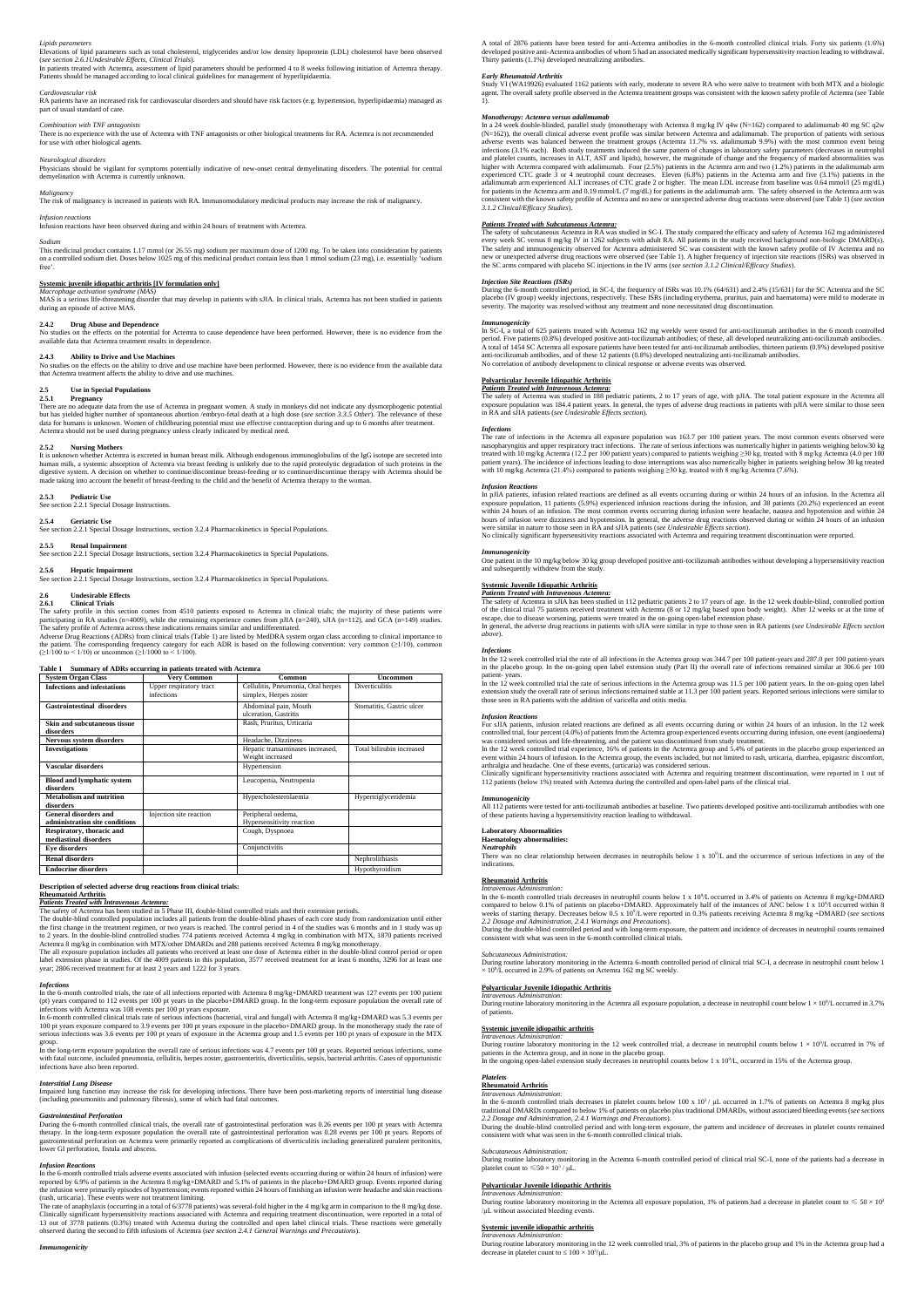In the ongoing open-label extension study decreases in platelet counts below 100 x  $10^3$  /  $\mu$ L occurred in 3% of patients of the Actemra group, without associated bleeding events.

During the 6-month controlled trials transient elevations in ALT/AST above 3xULN were observed in 2.1% of patients on Actemra 8 mg/kg compared to 4.9% of patients on MTX, and in 6.5% of patients who received Actemra 8 mg/kg + DMARD compared to 1.5% of patients on<br>placebo+DMARD. The addition of potentially hepatotoxic drugs (e.g. MTX) to Actemra monothera elevations. Elevations of ALT/AST above 5xULN were observed in 0.7% of Actemra monotherapy patients and 1.4% of Actemra+DMARD<br>patients, the majority of whom were discontinued from Actemra treatment (*see sections 2.2 Dosag* Precautions). During routine laboratory monitoring, the incidence of indirect bilirubin greater than the upper limit of normal was 6.2% in<br>patients treated with 8 mg/kg Actemra + DMARD in the *double-blind controlled* popu

## *Liver enzyme elevations*

#### **Rheumatoid Arthritis** *Intravenous Administration:*

In Study WA25204, of the 1538 patients with moderate to severe RA (*see Section 3.1.2 Clinical/Efficacy Studies*) and treated with Actemra, elevations in ALT or AST >3 x ULN occurred in 5.3% and 2.2% patients, respectively. One serious event of drug induced hepatitis with<br>hyperbilirubinemia was reported in association with Actemra treatment (see section 2.4.1

During the double-blind controlled period and with long-term exposure, the pattern and incidence of elevations in ALT/AST remained consistent with what was seen in the 6-month controlled clinical trials.

respectively, in the Actemra group, and in 0% of placebo patients.<br>In the ongoing open-label extension study, elevation in ALT or AST ≥ 3xULN occurred in 12% and 4% of patients, respectively, in the Actemra group.

In the majority of patients there was no increase in atherogenic indices, and elevations in total cholesterol responded to treatment with lipidlowering agents.

## *Subcutaneous Administration:*

During routine laboratory monitoring in the Actemra 6-month controlled period of clinical trial SC-I, elevation in ALT or AST ≥3 x ULN occurred in 6.5% and 1.4% of patients, respectively on SC weekly.

## **Polyarticular Juvenile Idiopathic Arthritis**

*Intravenous Administration:* During routine laboratory monitoring in the Actemra all exposure population, elevation in ALT or AST ≥3 x ULN occurred in 3.7% and below 1% of patients, respectively.

## **Systemic juvenile idiopathic arthritis**

During routine laboratory monitoring in the 12 week controlled trial, elevation in total cholesterol above 1.5 x ULN to 2 x ULN occurred in 1.5% of the Actemra group and in 0% of placebo patients. Elevation in LDL above 1.5 x ULN to 2 x ULN occurred in 1.9% of patients in the Actemra group and 0% of the placebo group.

*Intravenous Administration:* During routine laboratory monitoring in the 12 week controlled trial, elevation in ALT or AST ≥ 3xULN occurred in 5% and 3% of patients,

In the ongoing open-label extension study the pattern and incidence of elevations in lipid parameters remained consistent with the 12 week controlled trial data.

The safety of Actemra in CRS has been studied in a retrospective analysis of data from clinical trials, where 51 patients were treated with Actemra 8 mg/kg (12 mg/kg for patients less than 30 kg) with or without additional high-dose corticosteroids for severe or life-threatening<br>CAR T-cell-induced CRS. A median of 1 dose of Actemra (range, 1-4 doses) was admin

## *Elevations in lipid parameters*

**Rheumatoid Arthritis**

### *Intravenous Administration:*

During routine laboratory monitoring in the 6-month controlled trials elevations in lipid parameters (total cholesterol, LDL, HDL, triglycerides) were observed in patients treated with Actemra. Approximately 24% of patients receiving Actemra in clinical trials experienced<br>sustained elevations in total cholesterol above 6.2 mmol/L (240 mg/dL), with 15 (160 mg/dL).

<sup>1</sup> See section 2.3 Contraindications <sup>2</sup> See section *2.4.1 Warnings and Precautions, General*

<sup>3</sup>This adverse reaction was identified through post marketing surveillance but not observed in clinical trials. The frequency category was estimated as the upper limit of the 95% confidence interval calculated on the basis of the total number of patients exposed to ACT in clinical trials.

During the double-blind controlled period and with long-term exposure, the pattern and incidence of elevations in lipid parameters remained consistent with what was seen in the 6-month controlled clinical trials.

## *Subcutaneous Administration:*

During routine laboratory monitoring in the Actemra 6-month controlled period of clinical trial SC-I, 19% of patients on SC weekly experienced sustained elevations in total cholesterol above 6.2 mmol/L (240 mg/dL), with 9% experiencing a sustained increase in LDL to  $\geq$ 4.1 mmol/L (160 mg/dL) on SC weekly.

The expression of hepatic CYP450 enzymes is suppressed by cytokines, such as IL-6, that stimulate chronic inflammation. Thus, CYP450 expression may be reversed when potent cytokine inhibitory therapy, such as Actemra is introduced.<br>*In vitro s*tudies with cultured human hepatocytes demonstrated that IL-6 caused a reduction in CYP1A2, CYP2C9, CYP2C19, an

## **Polyarticular Juvenile Idiopathic Arthritis**

*Intravenous Administration:*

During routine laboratory monitoring in the Actemra all exposure population, elevation in total cholesterol above 1.5-2 x ULN occurred in one patient (0.5%) and elevation in LDL above 1.5-2 x ULN in one patient (0.5%)

## **Systemic juvenile idiopathic arthritis**

*Intravenous Administration:*

When starting or stopping therapy with Actemra, patients taking medicinal products, which are individually dose-adjusted and are metabolised via CYP450 3A4, 1A2, or 2C9 (e.g. atorvastatin, calcium channel blockers, theophylline, warfarin, phenytoin, ciclosporin, or benzodiazepines) should be monitored as doses of these products may need to be adjusted to maintain their therapeutic effect. Given its long elimination halflife (t1/2), the effect of Actemra on CYP450 enzyme activity may persist for several weeks after stopping therapy.

## **CRS Patients**

 **2.6.2 Post Marketing Experience**  The following adverse drug reactions have been identified from post marketing experience with Actemra (Table 1a) based on spontaneous case reports, literature cases and cases from non-interventional study programs. Adverse drug reactions are listed according to system organ classes in MedDRA and the corresponding frequency category estimation for each adverse drug reaction is based on the following convention: very common (≥1/10); common (≥1/100 to <1/10); uncommon (≥1/1,000 to <1/100); rare (≥1/10,000 to <1/1,000); very rare (<1/10,000).

Actemra is a recombinant humanized anti-human interleukin-6 (IL-6) receptor monoclonal antibody of the immunoglobulin (Ig) IgG<sub>1</sub> subclass. Actemra binds to both soluble and membrane-bound IL-6 receptors (sIL-6R and mIL-6R), and has been shown to inhibit sIL-6R and mIL-6Rmediated signaling. IL-6 is a multi-functional cytokine, produced by a variety of cell types involved in local paracrine function as well as regulation of systemic physiological and pathological processes such as induction of immunoglobulin secretion, T-cell activation, induction of hepatic acute phase proteins and stimulation of hematopoiesis. IL-6 has been implicated in the pathogenesis of diseases including inflammatory diseases, osteoporosis, and neoplasia.

The efficacy of intravenously administered Actemra in alleviating the signs and symptoms of rheumatoid arthritis was assessed in five randomized, double-blind, multicenter studies. Studies I-V required patients ≥ age 18 with active rheumatoid arthritis diagnosed according to<br>American College of Rheumatology (ACR) criteria who had at least 8 tender and 6

| Table 1a: Adverse drug reactions from post marketing experience |                                 |                           |  |
|-----------------------------------------------------------------|---------------------------------|---------------------------|--|
| <b>Adverse reaction (MedDRA)</b>                                | Incidence <sup>4</sup>          | <b>Frequency Category</b> |  |
| <b>Immune System Disorders</b>                                  |                                 |                           |  |
| Anaphylaxis (fatal) <sup>1, 2</sup>                             | Not observed in clinical trials | Rare                      |  |
| <b>Skin and Subcutaneous Tissue Disorders</b>                   |                                 |                           |  |
| Stevens-Johnson syndrome <sup>3</sup>                           | Not observed in clinical trials | Rare                      |  |
| <b>Blood and lymphatic system disorders</b>                     |                                 |                           |  |
| Hypofibrinogenemia                                              | 1.3 per 100 patient years       | Common                    |  |
| <b>Hepatobiliary disorders</b>                                  |                                 |                           |  |
| Drug-induced liver injury                                       | 0.2 per 100 patient years       | Rare                      |  |
| Hepatitis                                                       | 0.035 per 100 patient years     | Rare                      |  |
| Hepatic failure                                                 | 0.004 per 100 patient years     | Very Rare                 |  |
| Jaundice <sup>3</sup>                                           | Not observed in clinical trials | Rare                      |  |

Study I evaluated 673 patients who had not been treated with MTX within 6 months prior to randomization, and who had not discontinued<br>previous MTX treatment as a result of clinically important toxic effects or lack of resp Doses of 8 mg/kg of Actemra were given every four weeks as monotherapy. The comparator group was weekly MTX (dose titrated from 7.5 to a maximum of 20 mg weekly over an 8 week period). The primary endpoint was the proportion of patients who achieved an ACR20 response at week 24.

Study II, a two year study evaluated 1196 patients who had an inadequate clinical response to MTX. Doses of 4 or 8 mg/kg of Actemra or placebo were given every four weeks as blinded therapy for 52 weeks, in combination with stable MTX (10 – 25 mg weekly). The primary<br>endpoint at week 24 was the proportion of patients who achieved ACR20 response criteria.

<sup>4</sup>Incidence rate calculated based on all-exposure data obtained from relevant completed clinical trials for all indications.

The efficacy of subcutaneously administered Actemra was assessed in a double-blind, controlled, multicenter study in patients with active RA. The study (SC-I) required patients to be above 18 years of age with active rheumatoid arthritis diagnosed according to ACR criteria and<br>who had at least 4 tender and 4 swollen joints at baseline. All patients received

#### **2.7 Overdose**

There are limited data available on overdosage with Actemra. One case of accidental overdose was reported in which a patient with multiple myeloma received a single dose of 40 mg/kg. No adverse drug reactions were observed. No serious adverse drug reactions were observed in healthy volunteers who received a single dose up to 28 mg/kg, although dose-limiting neutropenia was observed.

## **2.8 Interactions with other Medicinal Products and other Forms of Interaction**

Population pharmacokinetic analyses did not detect any effect of MTX, non-steroidal anti-inflammatory drugs or corticosteroids on Actemra clearance in RA patients.

Concomitant administration of a single dose of 10 mg/kg Actemra with 10-25 mg MTX once weekly had no clinically significant effect on MTX exposure.

Actemra has not been studied in combination with other biological DMARDs.

enzyme expression. Actemra normalizes expression of these enzymes.

The effect of Actemra on CYP enzymes (except CYP2C19 and CYP2D6) is clinically relevant for CYP450 substrates with a narrow peutic index, where the dose is individually adjusted.

In a study in RA patients, levels of simvastatin (CYP3A4) were decreased by 57% one week following a single dose of Actemra, to the level similar or slightly higher than those observed in healthy subjects.

# **3. PHARMACOLOGICAL PROPERTIES AND EFFECTS**

#### **3.1 Pharmacodynamic Properties**

In clinical studies with Actemra in RA, rapid decreases in C-reactive protein (CRP), erythrocyte sedimentation rate (ESR), serum amyloid A and fibrinogen were observed. Increases in hemoglobin levels were observed, through Actemra decreasing the IL-6 driven effects on hepcidin production to increase iron availability.

In study WA28119, similar rapid decreases in CRP and ESR were observed along with slight increases in mean corpuscular haemoglobin concentration.

In healthy subjects administered Actemra in doses from 2 to 28 mg/kg, absolute neutrophil counts decreased to their lowest 3 to 5 days following administration. Thereafter, neutrophils recovered towards baseline in a dose dependent manner. Rheumatoid arthritis patients demonstrated a similar pattern of absolute neutrophil counts following Actemra administration (*see section 2.4.1 Warnings and Precautions, General).*

## **3.1.1 Mechanism of Action**

The possibility exists for Actemra to affect host defences against infections and malignancies. The role of Il-6 receptor inhibition in the development of malignancies is not known.

**3.1.2 Clinical / Efficacy Studies Rheumatoid Arthritis** 

Actemra was administered intravenously every 4 weeks as monotherapy (Study I), in combination with MTX (Studies II, III, V) or with other disease-modifying anti-rheumatic drugs (DMARDs) (Study IV).

prevention of joint damage and improvement in physical function Study III evaluated 623 patients who had an inadequate clinical response to MTX. Doses of 4 or 8 mg/kg of Actemra or placebo were given every four weeks, in combination with stable MTX (10−25 mg weekly). Study IV evaluated 1220 patients who had an inadequate response<br>to their existing rheumatologic therapy, including one or more DMARDs. Doses of 8 mg/kg A in combination with the stable DMARD. Study V evaluated 499 patients who had an inadequate clinical response or were intolerant to one or more anti-TNF therapies. The anti-TNF agent was discontinued prior to randomization. Doses of 4 or 8 mg/kg of Actemra or placebo were given every four weeks, in combination with stable MTX  $(10 - 25$  mg weekly). The primary endpoint for studies III-V was the proportion of patients who achieved an ACR20 response at week 24.

The percent of patients achieving ACR 20, 50 and 70 responses in Studies I to V are shown in Table 2.

Study SC-I evaluated patients with moderate to severe active rheumatoid arthritis who had an inadequate clinical response to their existing rheumatologic therapy, including one or more DMARD(s). Approximately 20% had a history of inadequate response to at least one TNF inhibitor. In SC-I, 1262 patients were randomized 1:1 to receive Actemra SC 162 mg every week or Actemra IV 8 mg/kg every four weeks in<br>combination with nonbiologic DMARD(s). The primary endpoint in the study was the diffe an ACR20 response at week 24. The results from study SC-I is shown in Table 4.

## **Table 2 ACR Responses in MTX/Placebo-Controlled Trials (Percent of Patients)**

|                                | Study I<br><b>MTX-Naïve</b> |            | <b>Study II</b><br><b>Inadequate Response</b><br>to MTX |                         | <b>Study III</b><br><b>Inadequate Response</b><br>to MTX |                           | <b>Study IV</b><br><b>Inadequate Response to</b><br><b>DMARD</b> |                           | <b>Study V</b><br><b>Inadequate Response</b><br>to TNF Blocking Agent |                         |
|--------------------------------|-----------------------------|------------|---------------------------------------------------------|-------------------------|----------------------------------------------------------|---------------------------|------------------------------------------------------------------|---------------------------|-----------------------------------------------------------------------|-------------------------|
| <b>Response</b><br>Rate        | <b>ACT</b><br>8 mg/kg       | <b>MTX</b> | <b>ACT</b><br>8 mg/kg<br>$+MTX$                         | Placebo +<br><b>MTX</b> | <b>ACT</b><br>8 mg/kg<br>$+MTX$                          | $Placebo +$<br><b>MTX</b> | <b>ACT</b><br>$8$ mg/kg +<br><b>DMARD</b>                        | Placebo +<br><b>DMARD</b> | <b>ACT</b><br>8 mg/kg<br>$+MTX$                                       | Placebo +<br><b>MTX</b> |
|                                | $N = 286$                   | $N = 284$  | $N = 398$                                               | $N = 393$               | $N = 205$                                                | $N = 204$                 | $N = 803$                                                        | $N = 413$                 | $N = 170$                                                             | $N = 158$               |
| ACR20                          |                             |            |                                                         |                         |                                                          |                           |                                                                  |                           |                                                                       |                         |
| Week 24                        | 70%***                      | 52%        | 56%***                                                  | 27%                     | 59%***                                                   | 26%                       | $61\%***$                                                        | 24%                       | $50\%***$                                                             | 10%                     |
| Week 52                        |                             |            | 56%***                                                  | 25%                     |                                                          |                           |                                                                  |                           |                                                                       |                         |
| ACR50                          |                             |            |                                                         |                         |                                                          |                           |                                                                  |                           |                                                                       |                         |
| Week 24                        | 44%**                       | 33%        | 32%***                                                  | 10%                     | 44%***                                                   | 11%                       | 38%***                                                           | 9%                        | 29% ***                                                               | 4%                      |
| Week 52                        |                             |            | 36 %***                                                 | 10%                     |                                                          |                           |                                                                  |                           |                                                                       |                         |
| ACR70                          |                             |            |                                                         |                         |                                                          |                           |                                                                  |                           |                                                                       |                         |
| Week 24                        | 28%**                       | 15%        | 13%***                                                  | 2%                      | $22%***$                                                 | 2%                        | $21%***$                                                         | 3%                        | $12%$ **                                                              | 1%                      |
| Week 52                        |                             |            | $20%***$                                                | 4%                      |                                                          |                           |                                                                  |                           |                                                                       |                         |
| MCR <sup>+</sup> by<br>week 52 |                             |            | 7%                                                      | 1%                      |                                                          |                           |                                                                  |                           |                                                                       |                         |

 $ACT = Actemra$ 

*\* p<0.05, Actemra vs. placebo+MTX/DMARD \*\* p<0.01*, *Actemra vs. placebo+MTX/DMARD*

*\*\*\* p<0.0001, Actemra vs. placebo+MTX/DMARD*

† MCR = major clinical response, defined as an ACR70 response maintained for any 24 consecutive weeks or more.

In all studies, 8 mg/kg Actemra-treated patients had statistically significant higher ACR20, 50, 70 response rates at 6 months compared to control. The treatment effect was similar in patients independent of rheumatoid factor status, age, gender, race, number of prior treatments or disease status. Time to onset was rapid (as early as week 2) and the magnitude of response continued to improve with duration of treatment. Continued durable responses were seen for over 18 months in the on going open label extension studies of Studies I, III-V.

In the 8 mg/kg Actemra-treated patients significant improvements were noted on all individual components of the ACR response (tender and swollen joint counts, patients and physician global assessment, disability index scores (HAQ), pain assessment and CRP compared to patients receiving placebo+MTX/DMARDS in all studies.

Actemra 8 mg/kg treated patients had a statistically significantly greater reduction in disease activity score (DAS28) than patients treated with placebo+DMARD. A good to moderate EULAR response was achieved by significantly more Actemra treated patients compared to patients treated with placebo+DMARD (Table 3).

#### **Table 3 Cross-Study Comparison of DAS and EULAR Responses at Week 24**

|                          | <b>Study I</b><br><b>MTX Naive</b> |                   | <b>Study II</b><br><b>Inadequate Response to</b><br><b>MTX</b> |                           | <b>Study III</b><br><b>Inadequate Response to</b><br><b>MTX</b> |                           | <b>Study IV</b><br><b>Inadequate Response to</b><br><b>DMARD</b> |                           | <b>Study V</b><br><b>Inadequate Response</b><br>to TNF Blocking<br>Agent |                   |
|--------------------------|------------------------------------|-------------------|----------------------------------------------------------------|---------------------------|-----------------------------------------------------------------|---------------------------|------------------------------------------------------------------|---------------------------|--------------------------------------------------------------------------|-------------------|
|                          | ACT<br>$8 \text{ mg/kg}$           | <b>MTX</b>        | ACT<br>$8 \text{ mg/kg}$<br>$+MTX$                             | $Placebo +$<br><b>MTX</b> | ACT<br>8 mg/kg<br>$+MTX$                                        | $Placebo +$<br><b>MTX</b> | ACT<br>$8 \text{ mg/kg}$<br>$+D M ARD$                           | Placebo +<br><b>DMARD</b> | <b>ACT</b><br>$8 \text{ mg/kg}$<br>$+MTX$                                | Placebo<br>$+MTX$ |
|                          | $N = 286$                          | $N = 284$         | $N = 398$                                                      | $N = 393$                 | $N = 205$                                                       | $N = 204$                 | $N = 803$                                                        | $N = 413$                 | $N = 170$                                                                | $N = 158$         |
|                          |                                    |                   | Change in DAS28 [mean (Adjusted mean (SE))]                    |                           |                                                                 |                           |                                                                  |                           |                                                                          |                   |
| Week 24                  | $-3.31$<br>(0.12)                  | $-2.05$<br>(0.12) | $-3.11$<br>$(0.09)$ ***                                        | $-1.45$<br>(0.11)         | $-3.43$<br>$(0.12)$ ***                                         | $-1.55$<br>(0.15)         | $-3.17$<br>$(0.07)$ ***                                          | $-1.16$<br>(0.09)         | $-3.16$<br>$(0.14)$ ***                                                  | $-0.95$<br>(0.22) |
| DAS<2.6 response $(\% )$ |                                    |                   |                                                                |                           |                                                                 |                           |                                                                  |                           |                                                                          |                   |
| Week 24                  | 33.6%                              | 12.1%             | $\neq$<br>33.3%***                                             | 3.8%                      | 27.5%***                                                        | 0.8%                      | $30.2\%$ ***                                                     | 3.4%                      | $30.1\%$ ***                                                             | 1.6%              |
|                          | EULAR response (%)                 |                   |                                                                |                           |                                                                 |                           |                                                                  |                           |                                                                          |                   |
| None                     | 18%                                | 35%               | 26%                                                            | 65%                       | 20%                                                             | 65%                       | 20%                                                              | 62%                       | 32%                                                                      | 84%               |
| Moderate                 | 42%                                | 48%               | 34%                                                            | 29%                       | 41%                                                             | 32%                       | 40%                                                              | 33%                       | 31%                                                                      | 15%               |
| Good†<br>$ACT = Actemra$ | 40%                                | 17%               | 41%***                                                         | 6%                        | 38%***                                                          | 3%                        | 40%***                                                           | 4%                        | $37\%***$                                                                | 2%                |

ACT = Actemra †The p value compares across all the EULAR categories

*\* p<0.05, Actemra vs. placebo+MTX/DMARD \*\* p<0.01*, *Actemra vs. placebo+MTX/DMARD*

*\*\*\* p<0.0001*, *Actemra vs. placebo+MTX/DMARD*

≠ *In study II, 47% of patients achieved a DAS28 < 2.6 at 52 weeks compared to 33% of patients at week 24.*

## **Table 4 Clinical Response at Week 24 in Subcutaneous Trial (Percent of Patients)**

|                                   | $SC-Ia$                                               |                                             |
|-----------------------------------|-------------------------------------------------------|---------------------------------------------|
|                                   | ACT SC 162 mg every week<br>$+$ DMARD(s)<br>$N = 558$ | ACT IV 8 mg/kg<br>$+$ DMARD(s)<br>$N = 537$ |
| ACR20                             |                                                       |                                             |
| Week 24                           | 69.4%                                                 | 73.4%                                       |
| Weighted difference (95% CI)      | $-4.0$ $(-9.2, 1.2)$                                  |                                             |
| ACR50                             |                                                       |                                             |
| Week 24                           | 47.0%                                                 | 48.6%                                       |
| Weighted difference (95% CI)      | $-1.8$ $(-7.5, 4.0)$                                  |                                             |
| ACR70                             |                                                       |                                             |
| Week 24                           | 24.0%                                                 | 27.9%                                       |
| Weighted difference (95% CI)      | $-3.8$ $(-9.0, 1.3)$                                  |                                             |
| Change in DAS28 [adjusted mean]   |                                                       |                                             |
| Week 24                           | $-3.5$                                                | $-3.5$                                      |
| Adjusted mean difference (95% CI) | $0(-0.2, 0.1)$                                        |                                             |
| DAS28 < 2.6                       |                                                       |                                             |
| Week 24                           | 38.4%                                                 | 36.9%                                       |
| Weighted difference (95% CI)      | $0.9$ ( $-5.0, 6.8$ )                                 |                                             |
| EULAR response (%)                |                                                       |                                             |
| None                              | 3.3%                                                  | 4.8%                                        |
| Moderate                          | 41.7%                                                 | 42.7%                                       |
| Good                              | 55.0%                                                 | 52.4%                                       |

 $ACT = Actemra$ 

 $=$  Per Protocol Population

*Major clinical response*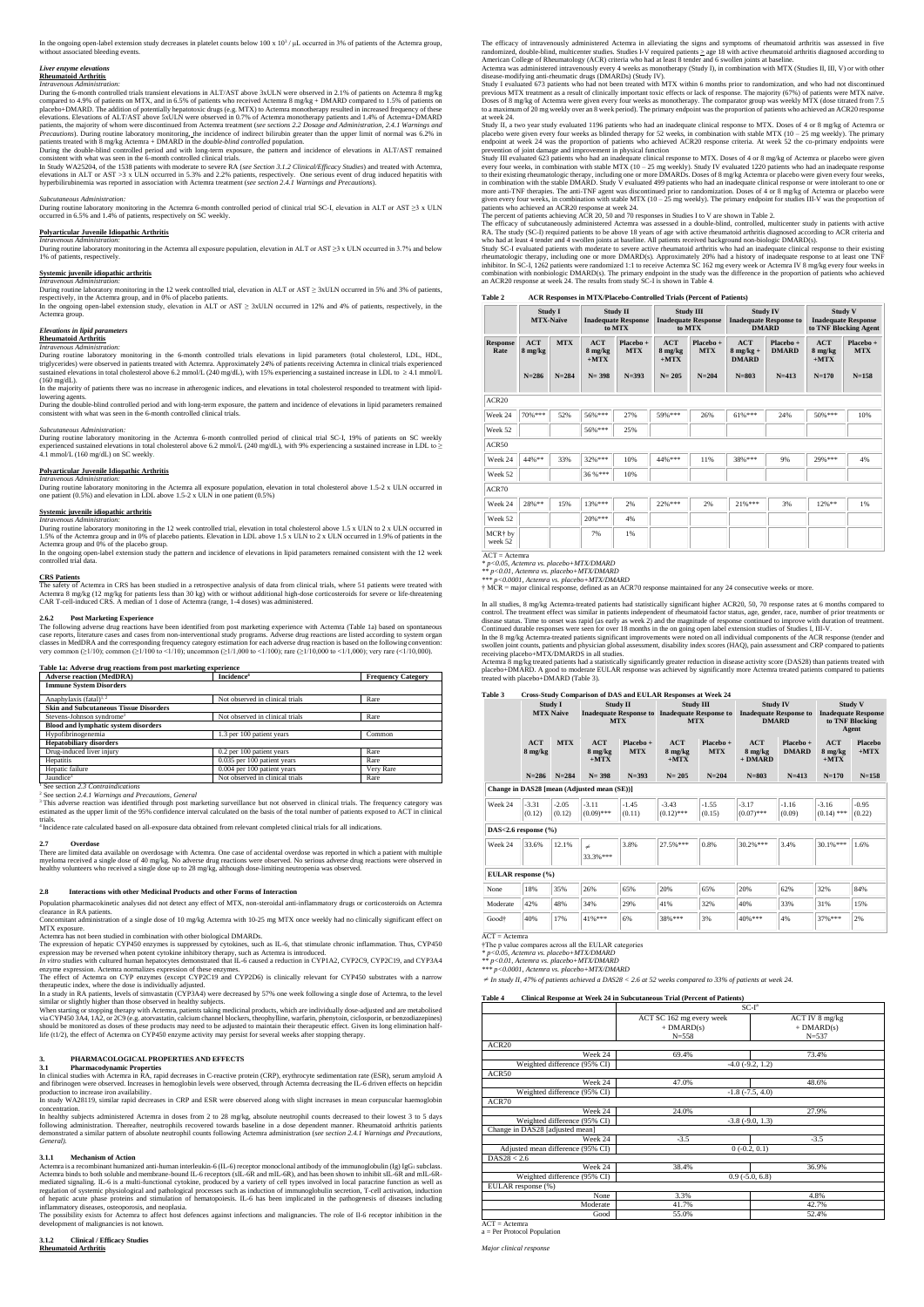After 2 years of treatment with Actemra plus MTX, 14% of patients achieved a major clinical response (maintenance of an ACR70 response for 24 weeks or more).

## *Radiographic Response – Intravenous Administration*

In Study II, in patients with an inadequate response to MTX, inhibition of structural joint damage was assessed radiographically and expressed as change in modified Sharp score and its components, the erosion score and joint space narrowing score. Inhibition of joint structural damage was shown with significantly less radiographic progression in patients receiving Actemra compared to control (see table below). In the open-label extension of Study II the inhibition of progression of structural damage in Actemra/MTX-treated patients was maintained in the second year of treatment.

Following 1 year of treatment with Actemra/MTX, 83% of patients had no progression of structural damage, as defined by a change in the TSS score of zero or less, compared with 67% of placebo/MTX-treated patients. This remained consistent following 2 years of treatment<br>(83%). Ninety three percent (93%) of patients had no progression between week 52 and wee

| Table 5<br>Radiographic mean changes at 52 and 104 weeks in Study II |                                              |                     |  |  |  |  |  |
|----------------------------------------------------------------------|----------------------------------------------|---------------------|--|--|--|--|--|
|                                                                      | $PBO + MTX$<br>(+option of ACT from week 16) | $ACT 8 mg/kg + MTX$ |  |  |  |  |  |
| <b>Changes from baseline to Week 52</b>                              |                                              |                     |  |  |  |  |  |
| n                                                                    | 294                                          | 353                 |  |  |  |  |  |
| <b>Total Sharp-Genant score</b>                                      | 1.17                                         | 0.25                |  |  |  |  |  |
| <b>Erosion score</b>                                                 | 0.76                                         | 0.15                |  |  |  |  |  |
| <b>JSN</b> score                                                     | 0.41                                         | 0.10                |  |  |  |  |  |
| Change from week 52 to week 104                                      |                                              |                     |  |  |  |  |  |
| n                                                                    | 294                                          | 353                 |  |  |  |  |  |
| <b>Total Sharp-Genant score</b>                                      | 0.79                                         | 0.12                |  |  |  |  |  |
| <b>Erosion score</b>                                                 | 0.48                                         | 0.07                |  |  |  |  |  |
| <b>JSN</b> score                                                     | 0.31                                         | 0.05                |  |  |  |  |  |
| - Placebo<br>PBO <sub></sub><br><b>MTX</b><br>- Methotrexate         |                                              |                     |  |  |  |  |  |

*ACT - Actemra*

*JSN - Joint space narrowing*

*All data presented was read together in campaign 2 which consists of the evaluations of the baseline, week 24, week 52, week 80, week 104 and early withdrawal or escape therapy readings taken up to week 104 visit.*

In study SC-II, inhibition of structural joint damage was assessed radiographically and expressed as a change from baseline in the van der<br>Heijde modified mean total Sharp score (mTSS). At week 24, inhibition of structural progression in patients receiving Actemra SC compared with placebo (mTSS of 0.62 vs. 1.23, p=0.0149 (van Elteren). These results are consistent with those observed in patients treated with intravenous Actemra.

### *Radiographic Response – Subcutaneous Administration*

The radiographic response of subcutaneously administered Actemra was assessed in a double-blind, controlled, multicentre study in patients<br>with active RA. This study (SC-II) evaluated patients with moderate to severe activ response to their existing rheumatologic therapy, including one or more DMARD(s) where approximately 20% had a history of inadequate response to at least one TNF inhibitor. Patients were required to be above 18 years of age with active rheumatoid arthritis diagnosed according to ACR criteria and who had at least 8 tender and 6 swollen joints at baseline. In SC-II, 656 patients were randomized 2:1 to Actemra SC 162 mg every other week or placebo, in combination with non-biologic DMARD(s).

At week 24, the proportion of 8 mg/kg Actemra treated patients showing a clinically relevant improvement in HAQ-DI (defined as an<br>individual total score decrease of above 0.25), was significantly higher than among patients During the open-label period of Study II the improvement in physical function has been maintained for up to 2 years.

In study II, changes in PCS, MCS and FACIT-Fatigue at 52 weeks were 10.1\*\*\*, 5.4 and 8.4\*\*, respectively, in the ACT 8 mg/kg + MTX group compared to 5.6, 3.8 and 5.5, respectively, in the Placebo plus MTX group. At Week 52, the mean change in HAQ-DI was -0.58 in the ACT<br>8 mg/kg + MTX group compared with -0.39 in the placebo + MTX group. The mean change in H ACT 8 mg/kg + MTX group (-0.61).

In study SC-I, the mean decrease in HAQ-DI from baseline to week 24 was 0.6 for both Actemra SC 162 mg weekly and Actemra IV 8 mg/kg every 4 weeks. The proportion of patients achieving a clinically relevant improvement in HAQ-DI at week 24 (change from baseline of ≥ 0.3<br>units) was comparable in the Actemra SC every week group (65.2%) versus the Actemra in proportions of -2.3% (95% CI -8.1, 3.4). The SF-36 summary was split into mental and physical components. The mental component scores were similar between the groups, with a mean change from baseline at week 24 of 6.22 for the SC group and 6.54 for the IV group. The physical component scores were also similar between the groups, with mean change from baseline at week 24 of 9.49 for the SC group and 9.65 for the IV group.

## *Quality of Life Outcomes – Intravenous Administration*

Clinically significant improvements in disability index (HAQ-DI, Health Assessment Questionnaire Disability Index), fatigue (FACIT-<br>Fatigue, Functional Assessment of Chronic Illness Therapy Fatigue) and improvement in both

Treatment with 8 mg/kg Actemra in combination with DMARD/MTX or as monotherapy resulted in a highly statistically significant<br>improvement in hemoglobin levels compared with placebo + MTX/DMARD (p<0.0001) at week 24. The gr in patients with chronic anemia associated with RA; mean hemoglobin levels increased by week 2 and remained within normal range through week 24.

ACR70 response, n (%) 29 (17.9) 53 (32.5) 0.0023<br><sup>*a*</sup> value is adjusted for region and duration of RA for all endpoints and additionally baseline value for all continuous endpoints. <sup>b</sup> Non-responder Imputation used for missing data. Multiplicity controlled using Bonferroni-Holm Procedure

| Table 6           |                             |                                           |                                                                |                          |                                                                 | <b>Comparison of SF-36, HAO and FACIT-Fatigue Responses at Week 24</b> |                                                                  |                          |                                                                              |  |
|-------------------|-----------------------------|-------------------------------------------|----------------------------------------------------------------|--------------------------|-----------------------------------------------------------------|------------------------------------------------------------------------|------------------------------------------------------------------|--------------------------|------------------------------------------------------------------------------|--|
|                   | Study I<br><b>MTX-Naïve</b> |                                           | <b>Study II</b><br><b>Inadequate Response to</b><br><b>MTX</b> |                          | <b>Study III</b><br><b>Inadequate Response to</b><br><b>MTX</b> |                                                                        | <b>Study IV</b><br><b>Inadequate Response to</b><br><b>DMARD</b> |                          | <b>Study V</b><br><b>Inadequate Response to</b><br><b>TNF Blocking Agent</b> |  |
| ACT<br>8 mg/kg    | <b>MTX</b>                  | ACT<br>8 mg/kg<br>$+MTX$                  | Placebo +<br><b>MTX</b>                                        | ACT<br>8 mg/kg<br>$+MTX$ | $Placebo +$<br><b>MTX</b>                                       | ACT<br>$8 \text{ mg/kg}$<br>$+D M ARD$                                 | Placebo<br>$+D M ARD$                                            | ACT<br>8 mg/kg<br>$+MTX$ | $Placebo +$<br><b>MTX</b>                                                    |  |
| $N = 286$         | $N = 284$                   | $N = 398$                                 | $N = 393$                                                      | $N = 205$                | $N = 204$                                                       | $N = 803$                                                              | $N = 413$                                                        | $N = 170$                | $N = 158$                                                                    |  |
|                   |                             | Change in PCS [mean (Adjusted mean (SE))] |                                                                |                          |                                                                 |                                                                        |                                                                  |                          |                                                                              |  |
| 10.2(0.7)         | 8.4(0.7)                    | 8.1<br>$(0.6)$ **                         | 5.6<br>(0.7)                                                   | 9.5<br>$(0.8)$ ***       | 5.0<br>(1.0)                                                    | $8.9(0.4)$ ***                                                         | 4.1<br>(0.6)                                                     | $8.0(0.9)$ **            | 2.2<br>(1.3)                                                                 |  |
|                   |                             | Change in MCS [mean (Adjusted mean (SE))] |                                                                |                          |                                                                 |                                                                        |                                                                  |                          |                                                                              |  |
| 6.7<br>(0.9)      | 5.0(0.9)                    | 4.2<br>(0.8)                              | 2.8<br>(0.9)                                                   | $7.3(1.1)$ **            | 2.7<br>(1.3)                                                    | 5.3 $(0.6)$ **                                                         | 2.3<br>(0.7)                                                     | 4.1<br>(1.3)             | 4.1<br>(1.9)                                                                 |  |
|                   |                             |                                           | Change in HAQ-DI [mean (Adjusted mean (SE))]                   |                          |                                                                 |                                                                        |                                                                  |                          |                                                                              |  |
| $-0.70$<br>(0.05) | $-0.52$<br>(0.05)           | $-0.5$<br>$(0.04)$ **                     | $-0.3(0.04)$                                                   | $-0.55$<br>$(0.06)$ **   | $-0.34$<br>(0.07)                                               | $-0.47$<br>$(0.03)$ ***                                                | $-0.2$<br>(0.03)                                                 | $-0.39$<br>$(0.05)$ ***  | $-0.05$<br>(0.07)                                                            |  |
|                   |                             |                                           | Change in FACIT-Fatigue [mean (Adjusted mean (SE))]            |                          |                                                                 |                                                                        |                                                                  |                          |                                                                              |  |
| 9.3<br>(0.8)      | 7.0(0.8)                    | 6.4<br>(0.7)                              | 5.4<br>(0.8)                                                   | 8.6<br>$(0.9)$ ***       | 4.0<br>(1.0)                                                    | $8.0(0.5)$ ***                                                         | 3.6<br>(0.7)                                                     | 8.8<br>$(1.0)*$          | 4.2(1.6)                                                                     |  |

 $\overline{ACT} = \overline{Actemra}$ 

*\* p<0.05, Actemra vs. placebo+MTX/DMARD*

*\*\* p<0.01*, *Actemra vs. placebo+MTX/DMARD*

*\*\*\* p<0.0001, Actemra vs. placebo+MTX/DMARD*

## *Quality of Life Outcomes – Subcutaneous Administration*

‡p-value < 0.05 vs. Placebo + MTX, but endpoint was exploratory (not included in the hierarchy of statistical testing and has therefore not been controlled for multiplicity)

Study WA25204 was a randomized, open-label (sponsor-blinded), 2-arm parallel-group, multi center, non-inferiority, cardiovascular (CV) outcomes trial in patients with a diagnosis of moderate to severe RA. This CV safety study was designed to exclude a moderate increase in CV risk in patients treated with ACT compared with a TNF inhibitor standard of care (etanercept [ETA]).<br>The study included 3,080 seropositive RA patients with active disease and an inadequate response to non-biologic disea

## **Laboratory Evaluations**

A marked decrease in mean levels of acute phase reactants, CRP, ESR, and serum amyloid A occurred rapidly after Actemra administration. Consistent with the effect on acute phase reactants, treatment with Actemra was associated with reduction in platelet count within the normal range.

**Polyarticular Juvenile Idiopathic Arthritis**<br>The efficacy of intravenous Actemra was assessed in a three-part study including an open-label extension in children with active polyarticular<br>juvenile idiopathic arthritis (pJ 24-week randomized double-blind placebo-controlled withdrawal period (ITT, n=163), followed by Part III, a 64-week open-label period. Eligible patients ≥ 30 kg received Actemra at 8 mg/kg for 4 doses. Patients below 30 kg were randomized 1:1 to receive either Actemra 8 mg/kg or 10 mg/kg IV every 4 weeks for 4 doses. Patients who completed Part I of the study and achieved at least a JIA ACR30 response at<br>week 16 compared to baseline entered the blinded withdrawal period (Part II) of the s (same dose received in Part I) or placebo in a 1:1 ratio was stratified by concurrent methotrexate use and concurrent corticosteroid use. Each<br>patient continued in Part II of the study until Week 40 or until the patient sa for escape.

The primary endpoint was the proportion of patients with a JIA ACR30 flare at week 40 relative to week 16. Forty eight percent (48.1%, 39/81) of the patients treated with placebo flared compared with 25.6% (21/82) of ACT-treated patients. These proportions significantly different (p=0.0024).

At the conclusion of Part I, JIA ACR 30/50/70/90 responses were 89.4%, 83.0%, 62.2%, and 26.1%, respectively.<br>During the withdrawal phase (Part II), the percent of patients achieving JIA ACR 30, 50, and 70 responses at Wee shown in the table below.

*Monotherapy: Actemra versus adalimumab* Study WA19924 evaluated 326 patients with RA who were intolerant of MTX or where continued treatment with MTX was considered inappropriate (including MTX inadequate responders). Patients in the Actemra arm received an intravenous (IV) infusion of Actemra (8 mg/kg) every 4 weeks (q4w) and a subcutaneous (SC) placebo injection every 2 weeks (q2w). Patients in the adalimumab arm received an

adalimumab SC injection (40 mg) q2w plus an IV placebo infusion q4w. A statistically significant superior treatment effect was seen in favour of Actemra over adalimumab in control of disease activity from baseline to week 24 for the primary endpoint of change in DAS28 and for all secondary endpoints (Table 7).

The efficacy of intravenous Actemra for the treatment of active sJIA was assessed in a 12-week randomized, double blind, placebo-controlled,<br>parallel group, 2-arm study. Patients (treated with or without MTX) were randomi patients were assigned to receiving placebo infusions every two weeks. Corticosteroid tapering could occur from week six for patients who achieved a JIA ACR70 response. After 12 weeks or at the time of escape, due to disease worsening, patients were treated in the open-label extension phase at weight appropriate dosing.

The primary endpoint was the proportion of patients with at least 30% improvement in JIA ACR core set (JIA ACR30 response) at Week 12<br>and absence of fever (no temperature recording ≥ 37.5°C in the preceding 7 days). Eight and 24.3% (9/37) of placebo patients achieved this endpoint. These proportions were highly significantly different (p<0.0001).The percent of<br>patients achieving JIA ACR 30, 50, 70 and 90 responses are shown in the table bel

#### **Table 7 Efficacy Results for Study WA 19924**

|                                                                          | $ADA + Placebo$ (IV) | $ACT + Placebo (SC)$ |                        |
|--------------------------------------------------------------------------|----------------------|----------------------|------------------------|
|                                                                          | $N = 162$            | $N = 163$            | p-value <sup>(a)</sup> |
| Primary Endpoint - Mean Change from baseline at Week 24                  |                      |                      |                        |
| DAS28 (adjusted mean)                                                    | $-1.8$               | $-3.3$               |                        |
| Difference in adjusted mean (95% CI)                                     |                      | $-1.5(1.8,-1.1)$     | < 0.0001               |
| Secondary Endpoints - Percentage of Responders at Week 24 <sup>(b)</sup> |                      |                      |                        |
| DAS28 < 2.6, n $(\% )$                                                   | 17(10.5)             | 65(39.9)             | < 0.0001               |
| DAS28 $\leq 3.2$ , n (%)                                                 | 32(19.8)             | 84 (51.5)            | < 0.0001               |
| $ACR20$ response, $n$ $%$ )                                              | 80 (49.4)            | 106(65.0)            | 0.0038                 |
| $ACR50$ response, n $(\%)$                                               | 45 (27.8)            | 77(47.2)             | 0.0002                 |
| $ACR70$ response, $n$ $%$ )                                              | 29 (17.9)            | 53 (32.5)            | 0.0023                 |

In those patients treated with Actemra, 85% who had fever due to sJIA at baseline were free of fever (no temperature recording ≥ 37.5°C in the preceding 14 days) at week 12 versus only 21% of placebo patients (p<0.0001) and 64% of Actemra treated patients with rash characteristic<br>of sJIA at baseline were free of rash at week 12 versus 11% of placebo patients

#### *MTX naïve, Early RA*

The proportion of Actemra treated patients with thrombocytosis at baseline who had a normal platelet count at week 12 was significantly higher than in the placebo patients, 90% versus 4%, (p<0.0001).

Study VI (WA19926), a 2 year study with the planned primary analysis at week 52 evaluated 1162 MTX-naïve adult patients with moderate to severe, active early RA (mean disease duration ≤ 6 months). Approximately 20% of patients had received prior treatment with DMARDs other than MTX. This study evaluated the efficacy of IV Actemra 4 or 8 mg/kg every 4 weeks/MTX combination therapy, IV Actemra 8 mg/kg monotherapy and MTX monotherapy in reducing the signs and symptoms and rate of progression of joint damage for 104 weeks. The primary<br>endpoint was the proportion of patients achieving DAS28 remission (DAS28 below 2.6) at w patients in the Actemra 8 mg/kg + MTX and Actemra monotherapy groups met the primary endpoint compared with MTX alone. The Actemra<br>8 mg/kg + MTX group also showed statistically significant results across the key secondary compared with MTX alone were observed in the Actemra 8 mg/kg monotherapy group in all secondary endpoints, including radiographic<br>endpoints. In this study, ACR/EULAR remission (Boolean and Index) were also analysed as preresponses observed in the Actemra groups. The results from study VI are shown in Table 8.

A marked decrease in mean levels of acute phase reactants, CRP, ESR, and serum amyloid A occurred rapidly after Actemra administration. A Phase I, multi-centre, open-label, single arm study (NP25737) to evaluate the PK, safety and exploratory PD and efficacy of Actemra over 12 weeks in paediatric sJIA patients (N=11) under 2 years of age was conducted. Patients (treated with stable background therapy of corticosteroids, MTX, or non-steroidal anti-inflammatory drugs) received intravenous Actemra 12 mg/kg every two weeks. Patients who completed the 12-week period could continue to the optional extension period (a total of 52-weeks or until the age of 2 years, whichever was longer).

The primary PK endpoints ( $C_{\text{max}}$ ,  $C_{\text{min}}$  and  $AUC_{2 \text{ weeks}}$ ) of ACT at steady-state in this study are within the ranges of these parameters observed in paediatric patients aged 2 to 17 years in Study WA18221.

**Table 8 Efficacy Results for Study VI (WA19926) on MTX-naïve, early RA patients**

The efficacy of Actemra for the treatment of CRS was assessed in a retrospective analysis of data from clinical trials of CAR T-cell therapies<br>(tisagenlecleucel and axicabtagene ciloleucel) for hematological malignancies. mg/kg for patients < 30 kg) with or without additional high-dose corticosteroids for severe or life-threatening CRS; only the first episode of CRS was included in the analysis. The efficacy population for the tisagenlecleucel cohort included 28 males and 23 females (total 51 patients)

|                                                    |                                | $ACT$ 8 mg/kg +<br><b>MTX</b><br>$N=290$ | $ACT 8 mg/kg +$<br>placebo<br>$N = 292$ | $ACT 4 mg/kg +$<br><b>MTX</b><br>$N = 288$ | Placebo +<br><b>MTX</b><br>$N = 287$ |
|----------------------------------------------------|--------------------------------|------------------------------------------|-----------------------------------------|--------------------------------------------|--------------------------------------|
| <b>Primary Endpoint</b>                            |                                |                                          |                                         |                                            |                                      |
| <b>DAS28 Remission</b>                             |                                |                                          |                                         |                                            |                                      |
| Week 24                                            | n(%)                           | $130(44.8)$ ***                          | $113(38.7)$ ***                         | 92 (31.9)                                  | 43(15.0)                             |
| <b>Key Secondary Endpoints</b>                     |                                |                                          |                                         |                                            |                                      |
| DAS 28 remission                                   |                                |                                          |                                         |                                            |                                      |
| Week 52                                            | n(%)                           | 142 (49.0)***                            | 115 (39.4)                              | 98 (34.0)                                  | 56 (19.5)                            |
| <b>ACR</b>                                         |                                |                                          |                                         |                                            |                                      |
| Week 24                                            | $ACR20$ , n $(\%)$             | $216(74.5)^*$                            | 205(70.2)                               | 212 (73.6)                                 | 187 (65.2)                           |
|                                                    | ACR50, n (%)                   | $165(56.9)$ **                           | 139 (47.6)                              | 138 (47.9)                                 | 124(43.2)                            |
|                                                    | ACR70, n (%)                   | $112(38.6)$ **                           | 88 (30.1)                               | 100(34.7)                                  | 73 (25.4)                            |
| Week 52                                            | $ACR20$ , $n$ $%$              | $195(67.2)^*$                            | 184 (63.0)                              | 181 (62.8)                                 | 164(57.1)                            |
|                                                    | $ACR50$ , n $(\%)$             | $162(55.9)$ **                           | 144 (49.3)                              | 151 (52.4)                                 | 117(40.8)                            |
|                                                    | $ACR70$ , n $(\%)$             | $125(43.1)$ **                           | 105(36.0)                               | 107(37.2)                                  | 83 (28.9)                            |
| HAQ-DI (adjusted mean change from baseline)        |                                |                                          |                                         |                                            |                                      |
| Week 52                                            |                                | $-0.81*$                                 | $-0.67$                                 | $-0.75$                                    | $-0.64$                              |
| Radiographic Endpoints (mean change from baseline) |                                |                                          |                                         |                                            |                                      |
| Week 52                                            | mTSS                           | $0.08***$                                | 0.26                                    | 0.42                                       | 1.14                                 |
|                                                    | <b>Erosion Score</b>           | $0.05**$                                 | 0.15                                    | 0.25                                       | 0.63                                 |
|                                                    | <b>JSN</b>                     | 0.03                                     | 0.11                                    | 0.17                                       | 0.51                                 |
| Radiographic Non-Progression n (%) (change from    |                                | $226(83)^{\ddagger}$                     | $226(82)^{\ddagger}$                    | 211 (79)                                   | 194 (73)                             |
|                                                    | baseline in mTSS of $\leq 0$ ) |                                          |                                         |                                            |                                      |
| <b>Exploratory Endpoints</b>                       |                                |                                          |                                         |                                            |                                      |
| Week 24: ACR/EULAR Boolean Remission, n (%)        |                                | 47 $(18.4)^{\ddagger}$                   | 38 (14.2)                               | 43 $(16.7)^{\ddagger}$                     | 25(10.0)                             |
| ACR/EULAR Index Remission, n (%)                   |                                | $73(28.5)^*$                             | 60(22.6)                                | 58 (22.6)                                  | 41(16.4)                             |
| Week 52: ACR/EULAR Boolean Remission, n (%)        |                                | 59 $(25.7)^{\ddagger}$                   | 43 (18.7)                               | 48(21.1)                                   | 34(15.5)                             |
| ACR/EULAR Index Remission, n (%)                   |                                | $83(36.1)^{3}$                           | 69 (30.0)                               | 66(29.3)                                   | 49 (22.4)                            |
| mTSC                                               | - modified Total Sharp Score   |                                          |                                         |                                            |                                      |

*mTSS - modified Total Sharp Score JSN - Joint space narrowing*

All efficacy comparisons vs Placebo + MTX. \*\*\*p≤0.0001; \*\*p<0.001; \*p<0.05;

#### *Cardiovascular Outcomes*

rheumatic drugs, who were aged ≥50 years with at least one additional CV risk factor beyond RA. Patients were randomized 1:1 to IV ACT 8 mg/kg Q4W or SC ETA 50 mg QW and followed for an average of 3.2 years. The primary endpoint was the comparison of the time-to-first<br>occurrence of any component of a composite of major adverse CV events (MACE; non-fatal m death), with the final intent-to-treat analysis based on a total of 161 confirmed CV events reviewed by an independent and blinded adjudication

committee.<br>Non-inferiority of ACT to ETA for cardiovascular risk was determined by excluding a >80% relative increase in the risk of MACE. The primary endpoint was met such that a >43% increase in the risk of MACE could be

## **Table 9 JIA ACR Response Rates at Week 40 Relative to Baseline (Percent of Patients)**

| <b>Response Rate</b> | <b>ACT</b> | Placebo               |
|----------------------|------------|-----------------------|
|                      | $N = 82$   | $N=81$                |
| JIA ACR 30           | 74.4%      | 54.3%                 |
| JIA ACR 50           | 73.2%      | 51.9%                 |
| JIA ACR 70           | 64.6%      | $42.0\%$ <sup>1</sup> |

† *p<0.01*, *Actemra vs. placebo*

#### **Systemic Juvenile Idiopathic Arthritis**

## **Table 10 JIA ACR Response Rates at Week 12 (Percent of Patients)**

| <b>Response Rate</b>            | ACT<br>$N=75$ | Placebo<br>$N = 37$ |
|---------------------------------|---------------|---------------------|
| <b>ACR 30</b>                   | $90.7\%*$     | 24.3%               |
| <b>ACR 50</b>                   | 85.3%*        | 10.8%               |
| <b>ACR 70</b>                   | 70.7%*        | 8.1%                |
| ACR 90                          | 37.3%*        | 5.4%                |
| * p<0.0001. Actemra vs. placebo |               |                     |

## *Systemic Features*

There was a highly statistically significant reduction in pain for Actemra treated patients at week 12 in comparison to placebo patients. The adjusted mean change in the pain VAS after 12 weeks of Actemra treatment was a reduction of 41 points on a scale of 0 -100 compared to a reduction of 1 for placebo patients (p<0.0001). The responses for systemic features are maintained in the on-going open label extension.

## *Corticosteroid Tapering*

Of the 31 placebo and 70 Actemra patients receiving oral corticosteroids at baseline, 8 placebo and 48 Actemra patients achieved a JIA ACR70 response at week 6 or 8 enabling corticosteroid dose reduction. Seventeen (24%) Actemra patients versus 1 (3%) placebo patient were able id by at least 20% without experiencing a subsequent JIA ACR30 flare to week 12 (p=0.028). Reductions in corticosteroids continued, with 44 patients off oral corticosteroids, at week 44, while maintaining ACR responses.

#### *Quality of Life*

At week 12, the proportion of Actemra treated patients showing a minimally clinically important improvement in CHAQ-DI (defined as an individual total score decrease of ≥0.13) was significantly higher than in patients receiving placebo, 77% versus 19% (p<0.0001). Responses are maintained in the on-going open label extension.

#### *Laboratory Parameters*

Fifty out of seventy five (67%) patients treated with Actemra had a haemoglobin below LLN at baseline. Forty (80%) of these patients with decreased haemoglobin had an increase in their haemoglobin to within the normal range at week 12, in comparison to only 2 out of 29 (7%)<br>of placebo patients with haemoglobin below LLN at baseline (p<0.0001). Forty four (88 baseline had an increase in their haemoglobin by ≥10 g/L at week 6 versus 1 (3%) placebo patient (p<0.0001).

The types of AEs observed during the 12-week evaluation period of Study NP25737 were consistent with the safety profile observed in the pivotal Phase III study (WA18221). Of the 11 patients aged under 2 years, three experienced serious hypersensitivity reactions, and three developed treatment induced anti-Actemra antibodies after the event. However, due to the small sample size, the low number of events and confounding factors, conclusions could not be drawn.

## **CRS**